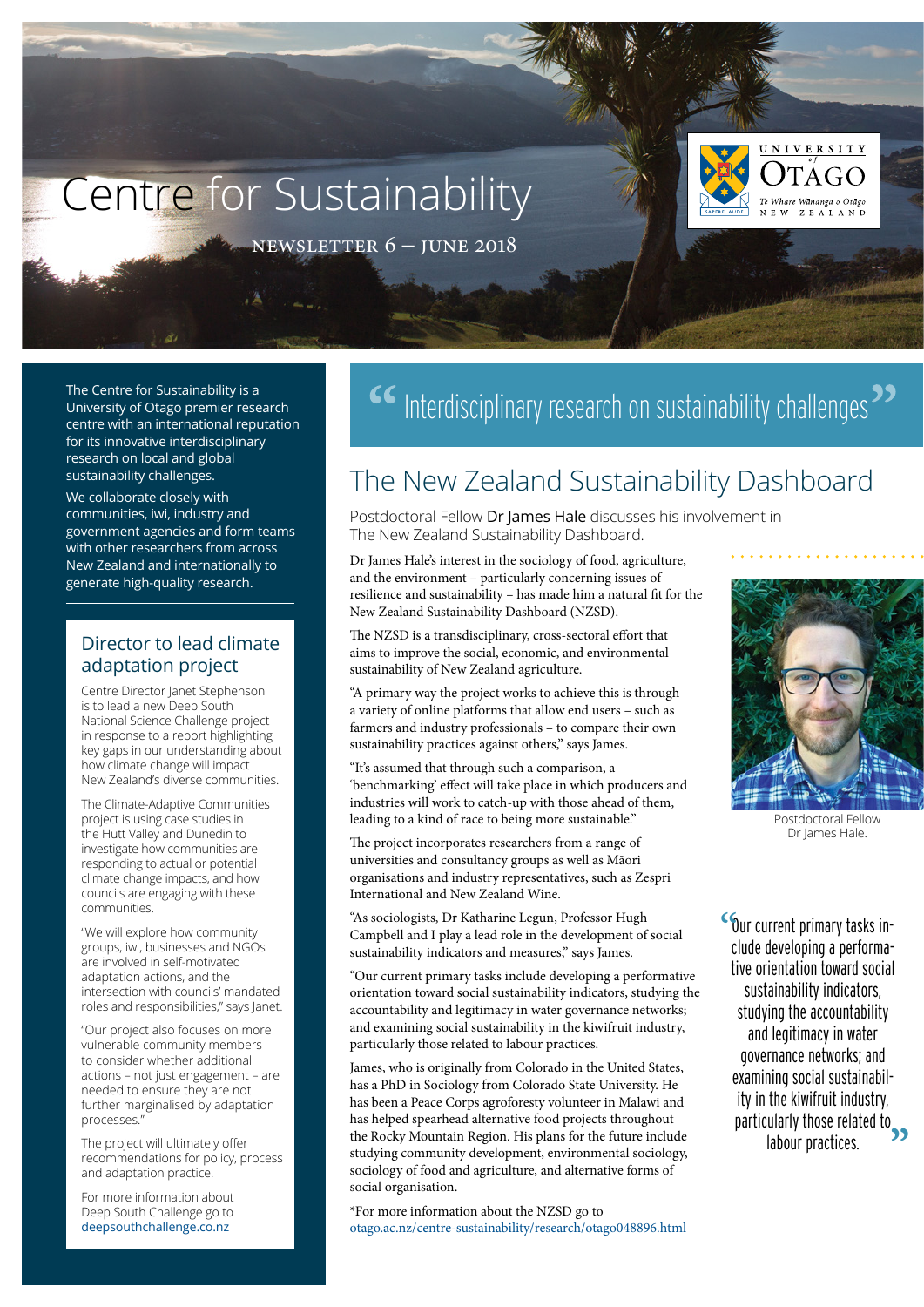

*"It is a fantastic institute of just the right size"* (visiting researcher).

*"It's really cool to be in a place where sociologists, artists, geographers, physicists etc get to come together every single day"* (visiting postgraduate student).

International visitors have been attracted to the Centre since its inception in 2000, but their numbers seem to be increasing every year, with 17 researchers and 4 postgraduate students visiting in 2017. In April 2018 we reached 'peak visitor' with four long-term visiting international researchers and three postgraduate students, each staying from between a few months to two years. Some researchers are here on sabbatical, one on a prestigious two-year visiting fellowship, and visiting postgraduates are usually funded by scholarships.

**Why do they come? I asked our visitors and here is what they said.** A big drawcard is our interdisciplinarity. We are a place where different disciplines 'poke and prod each other'; where linkages are generated 'across subjects, projects and people leading to new ideas and opportunities'. One visitor described the environment as 'post-disciplinary'.

Our visitors also value the quality of the Centre's research and its 'thorough grounding in science'. They appreciate the opportunity to work with leading researchers and across disciplinary boundaries.

Another attraction is the culture and working environment of the Centre – 'the social inclusiveness and friendly atmosphere, which really makes people at all levels develop and bloom to the best of their academic potential'. Another visitor talked about the 'highly civilised and supportive work culture and practices conducive to productive work'.

If I am honest, another attraction is our location in the beautiful Otago region. All our visitors spend time enjoying the wild coasts and mountains. And we seem to be particularly attractive to visitors from the northern hemisphere during their winter months!

And what do we get out of it as a Centre? We soak in ideas and knowledge from our visitors, who generously share their expertise through seminars, discussions and workshops. We build and strengthen research relationships, write papers together, and often collaborate in developing new research grant applications. And we develop warm and lasting friendships that extend beyond the academic realm.

As with our alumni, these long-term relationships with our visitors mean that they remain part of our extended whanau. So the Centre is much more than a small group of people at Otago University: it is enriched by these connections to remarkable people all over the world.

Hei konā mai

Janet

### NZ considered for Coolcrowd

A Norwegian-based project assessing the potential of crowdfunding to assist farmers in reducing greenhouse gas emissions will also be explored for the New Zealand farming industry.

Director **Janet Stephenson** is an investigator with the Coolcrowd project, which is examining options in Norway for linking personal carbon offsetting (e.g. from transport use) with farmers keen to invest in climate-friendly technologies. The idea is to make climate reduction projects directly visible and relevant to people's lives – thus providing a greater motivation for investment.

"Coolcrowd also wants to look at farmer interest in such a scheme in NZ and I will be working on that aspect later this year when the project leader Pia Otte comes out here," says Janet.

\*For more about the Coolcrowd project, go to [coolcrowd.no/en/](https://coolcrowd.no/en/)

### Norwegian feast



Centre staff and students were recently treated to the delights of Norwegian cuisine at a special feast hosted by visitors Rob Burton, Tor Håkon Jackson Inderberg, Martin Frank Hohmann-Marriott and Lillian Hansen. Pictured here, PhD candidate Jefferson Dew and visitors Martin and Tor brew lamb and cabbage on the stove – one of the many interesting items on the menu.

#### Awards for summer student

Former summer scholarship recipient **Leigh McKenzie** has been recognised for the work she carried out during her internship at the centre.

Leigh's project, which involved mapping the greater South Dunedin to identify what and who are most vulnerable to sea level



rise, has led to her being granted the New Zealand Esri Young Scholar award for 2017 and a nomination for the New Zealand Emerging Spatial Professional award.

"Our project was short-listed to the second round, which meant we were invited to the awards night in Wellington. Unfortunately, we didn't receive the category award, but what an experience sitting with the leading spatial professionals of New Zealand," says Leigh.

After working as a summer student, Leigh completed a MSc in Environmental Management and is now working for the Dunedin City Council as the Waste Minimisation Officer.

\*For more about Leigh's project and awards, go to [otago.ac.nz/centre-sustainability/news/](https://www.otago.ac.nz/centre-sustainability/news/)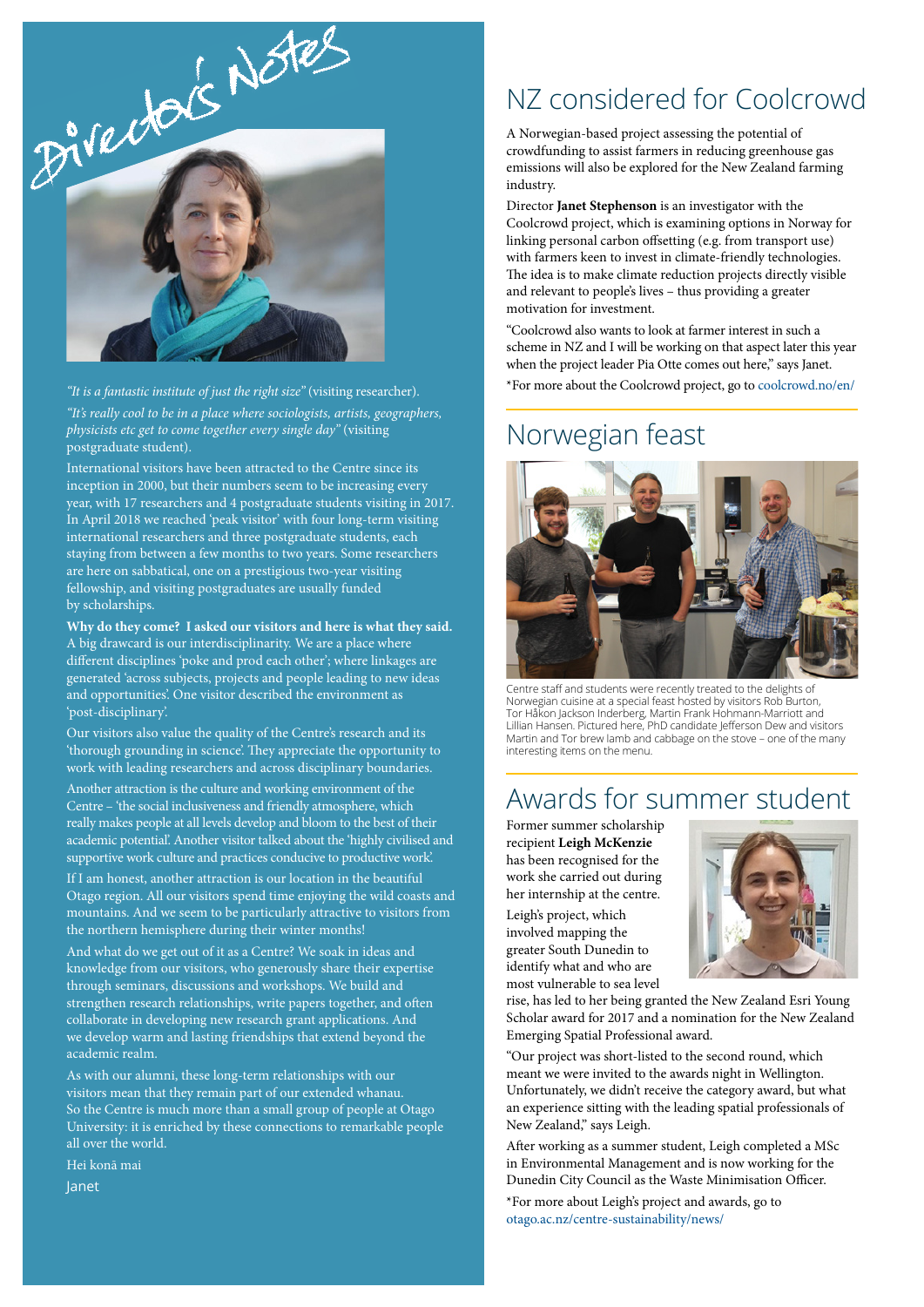## QuakeCoRE: The Oamaru tourism precinct

In our last newsletter we looked at Centre Deputy Director **Dr Caroline Orchiston's** Resilience to Nature's Challenges work. This time we feature her QuakeCoRE project, which is concerned with the issues around Oamaru's earthquake-prone heritage buildings.



A workshop bringing together key stakeholders in Oamaru's tourism precinct has marked the completion of the Centre's latest QuakeCoRE project.



Photo: Jason Ingham (University of Auckland)

The historic Council Chambers building in Oamaru.

The project has sought to understand the current heritage tourism product in Oamaru and to examine the progress of owners in undertaking seismic assessments within the tourism precinct in the wake of the 2016 Building (Earthquake Prone Building) Amendment Act.

"Our objectives are looking at tourism aspects of the heritage precinct – the value Oamaru is getting out of it and how the precinct is driving tourism growth," says Dr Caroline Orchiston.

"But alongside that, these buildings are old, unreinforced and potentially seismically unsafe. That means building owners who are trying to develop their tourism product have decisions to make about how they spend their money. 'Do I develop my business or do I look at the risk involved if an earthquake hit my building and it was damaged and caused harm to tourists etc...?'"

The one-year project, completed at the end of March, culminated in a workshop with key stakeholders (precinct tenants, heritage managers, councillors and residents) to promote collaboration and decision making towards developing a more resilient Oamaru heritage tourism precinct. The workshop highlighted the different perspectives on the tourism product in Oamaru, with diverse views on future opportunities, such as developing a World Heritage area, or building a zipline from the hillside south of the township.

The workshop helped these different views to be heard, and also provided an opportunity to hear other people's thoughts and opinions, says Caroline.

This is the Centre's second QuakeCoRE project. In 2016, Caroline led a project that focussed on tourist behaviour following major seismic events, using the Canterbury earthquakes (2010-2011) as a case study. Key findings were that tourist expenditure dropped significantly in Canterbury, as expected, after the February earthquake. But the tourism spend was largely redistributed around the country, with the North Island and parts of the South Island receiving increased expenditure in the weeks following the earthquake.

Caroline has recently been made a Deputy Flagship 5 Leader of the Pathways to Societal Resilience programme, and has also been invited to join the QuakeCoRE Leadership team, which means she will be more involved in working out how QuakeCoRE research will look in the future.

She has also been asked to lead a 3-year project using Wellington as a case study, investigating a future Wellington earthquake.

"We'll be looking at the lessons learned from the Christchurch CBD and what the implications of a Wellington cordon around the CBD might be".

*- Caroline's work is funded by Resilience to Nature's Challenges and QuakeCoRE*

\*For more information about these projects go to [otago.ac.nz/centre-sustainability/](http://www.otago.ac.nz/centre-sustainability/research/environment-people/) [research/environment-people/](http://www.otago.ac.nz/centre-sustainability/research/environment-people/)

\*Caroline was also recently interviewed about her AF8 work. The article can be found at [i.stuff.co.nz/national/103970504/videos-show-devastating-impact-across](https://i.stuff.co.nz/national/103970504/videos-show-devastating-impact-across-south-island-if-alpine-fault-ruptures)[south-island-if-alpine-fault-ruptures](https://i.stuff.co.nz/national/103970504/videos-show-devastating-impact-across-south-island-if-alpine-fault-ruptures)

### Highlighted Publications

Ford, R., Walton, S., Stephenson, J., Rees, D., Scott, M., King, G., Williams, J., & Wooliscroft, B. (2017). Emerging energy transitions: PV uptake beyond subsidies. *Technological Forecasting and Social Change*. 117, 138-150. https://ourarchive.otago.ac.nz/handle/10523/8031

Haerewa, N., Stephenson, J., & Hopkins, D. (2018). Shared mobility in a Māori community. *Kotuitui: New Zealand Journal of Social Science*  Online. https://ourarchive.otago.ac.nz/handle/10523/8040

Orchiston, C., Mitchell, J., Wilson, T., Langridge, R., Davies, T., Bradley, B., Johnston, D., Davies, A., Becker, J., and Mckay, A. (2018). Project AF8: Developing a coordinated, multi-agency response plan for a future great Alpine Fault earthquake. New Zealand Journal of Geology and Geophysics. DOI: 10.1080/00288306.2018.1455716

Stephenson, J., Orchiston, C., et al. (2018). Communities and Climate Change" Vulnerability to rising seas and more frequent flooding. Motu Economic and Public Policy Research, Wellington.

https://motu.nz/our-work/environment-and-resources/climate-change-

impacts/communities-and-climate-change-vulnerability-to-rising-seasand-more-frequent-flooding/

Stephenson, J., Spector, S., Hopkins, D., McCarthy, A. (2018). Deep Interventions for a Sustainable Transport Future.*Transportation Research Part D: Transport and Environment*.

Stevenson, J., Becker, J., Cradock-Henry, N., Johal, S., Johnston, D., Orchiston, C. & Seville, E. (2017). Economic and social reconnaissance: Kaikoura earthquake 2016. *Bulletin of the New Zealand Society for Earthquake Engineering*, 50 (2): 343-351

Vallis, S., Ingham, J., Orchiston, C. (2018). Classical temples and industrial stores: survey analysis of historic unreinforced masonry (URM) precincts to inform urban seismic risk mitigation. *International Journal of Architectural Heritage*.